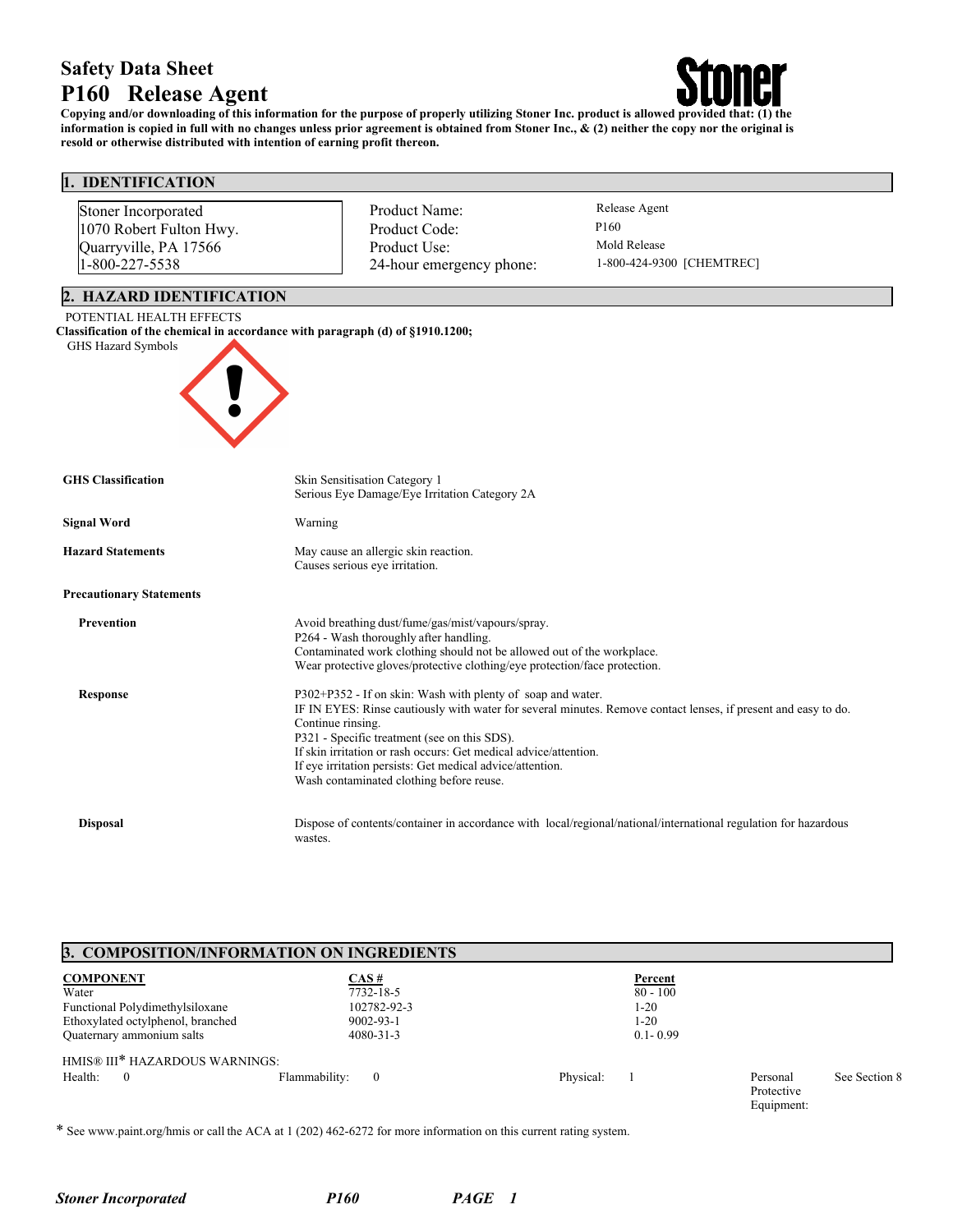#### **4. FIRST AID MEASURES**

| Eyes:               | Immediately flush eyes gently with plenty of water for at least 15 minutes while holding eyelids apart. If symptoms persist or there |
|---------------------|--------------------------------------------------------------------------------------------------------------------------------------|
|                     | is visual difficulty, seek medical attention.                                                                                        |
| Skin Contact:       | In case of contact, immediately wash contaminated area with plenty of water for at least 15 minutes. Seek medical attention if       |
|                     | symptoms persist. Wash clothing before reuse.                                                                                        |
| Ingestion:          | No harmful effects expected.                                                                                                         |
| Inhalation:         | Remove to fresh air. If not breathing, give artificial respiration. If breathing is difficult, give oxygen.                          |
| NOTES TO PHYSICIAN: |                                                                                                                                      |
|                     | No additional first aid information available.                                                                                       |

## **5. FIRE FIGHTING MEASURES**

| Fire and/or Explosion Hazards: | Product is a water base material and is not ignitable.                                                                                                           |
|--------------------------------|------------------------------------------------------------------------------------------------------------------------------------------------------------------|
| Fire Fighting Instructions:    | Use water spray, foam, dry chemical, or CO2. Fire fighters should wear normal protective equipment and positive-<br>pressure self-contained breathing apparatus. |

## **6. ACCIDENTAL RELEASE MEASURES**

STEPS TO BE TAKEN IF MATERIALIS RELEASED OR SPILLED: Avoid run-off into storm sewers and ditches which may lead to natural waterways. Stop or reduce discharge if it can be done safely. Clean up with absorbent material. Place absorbent materials into container and close it tightly. Dispose of container properly. Remove all sources of ignition. Wear appropriate personal protective equipment (PPE).

#### **7. HANDLING AND STORAGE**

Handling: Avoid contact with eyes. Avoid prolonged or repeated contact with skin. Storage: Keep container tightly closed when not in use. Keep from freezing.

#### **8. EXPOSURE CONTROLS / PERSONAL PROTECTION**

Engineering Controls: Ventilation should be adequate to prevent exposures above the limits indicated below in this section of the SDS (from known, suspected or apparent adverse effects). Eye Protection: Wear chemically resistant safety glasses with side shields when handling this product. Wear additional eye protection such as chemical splash goggles and/or face shield when the possibility exists for eye contact with splashing or spraying liquid or airborne material. Have an eye wash station available. Skin Protection: The use of chemically resistant gloves is recommended if there is any possibility of prolonged or repeated liquid contact with skin. Respiratory Protection: No respiratory protection required under normal conditions of use. **COMPONENT CAS # ACGIH TLV OSHA PEL OTHER** Water 1982-18-5 Notestablished Not established Not established Not established Not established Functional Polydimethylsiloxane 102782-92-3 Not established Not established Not established Ethoxylated octylphenol, branched 9002-93-1 Not established Not established Not established Quaternary ammonium salts 4080-31-3 Not established Not established Not established

## **9. PHYSICAL AND CHEMICAL PROPERTIES**

| Physical State:                        | Bulk liquid       | Lower Flammability Limit (%):             | Not applicable        |
|----------------------------------------|-------------------|-------------------------------------------|-----------------------|
| Appearance:                            | Milky White       | Upper Flammability Limit (%):             | Not applicable        |
| Odor:                                  | Characteristic    | Vapor Pressure (PSIG $\omega$ 70°F):      | No data available     |
| Odor Threshold:                        | Very faint        | Vapor Density [ $air = 1$ ]:              | Not applicable        |
| pH:                                    | 6-9               | Relative Density (H2O=1):                 |                       |
| Melting/Freezing Point $(^{\circ}F)$ : | No data available | Solubility in Water:                      | Dispersible in water. |
| Boiling Point $(^{\circ}F)$ :          | 212.0             | Partial Coefficient: n-<br>octanol/water: | No data available     |
| Flash Point ( $\degree$ F PMCC):       | None              | Autoignition Temperature (°F):            | Not applicable        |
| Evaporation Rate:                      | Not determined    | Decomposition Temperature (°F):           | No data available     |
| Flammability (solid, gas):             | No data available | Viscosity, dynamic $(cSt)$ :              | No data available     |
| Percent VOCs (%):                      | ${}_{0.0001}$     |                                           |                       |

## **10. STABILITY AND REACTION**

Chemical Stability: Stable. Conditions to Avoid: None known.

Decomposition Products: Burning can produce the following combustion products: Carbon dioxide and carbon monoxide. Oxides of siloxanes. When heated to temperatures above 150°C in the presence of air, one of the ingredients in this product can form formaldehyde vapors. Formaldehyde vapor is harmful by inhalation; irritating to eyes; sensitizer to the respiratory system; an acute toxicant and a potential cancer hazard at concentrations greater than 0.75 ppm.